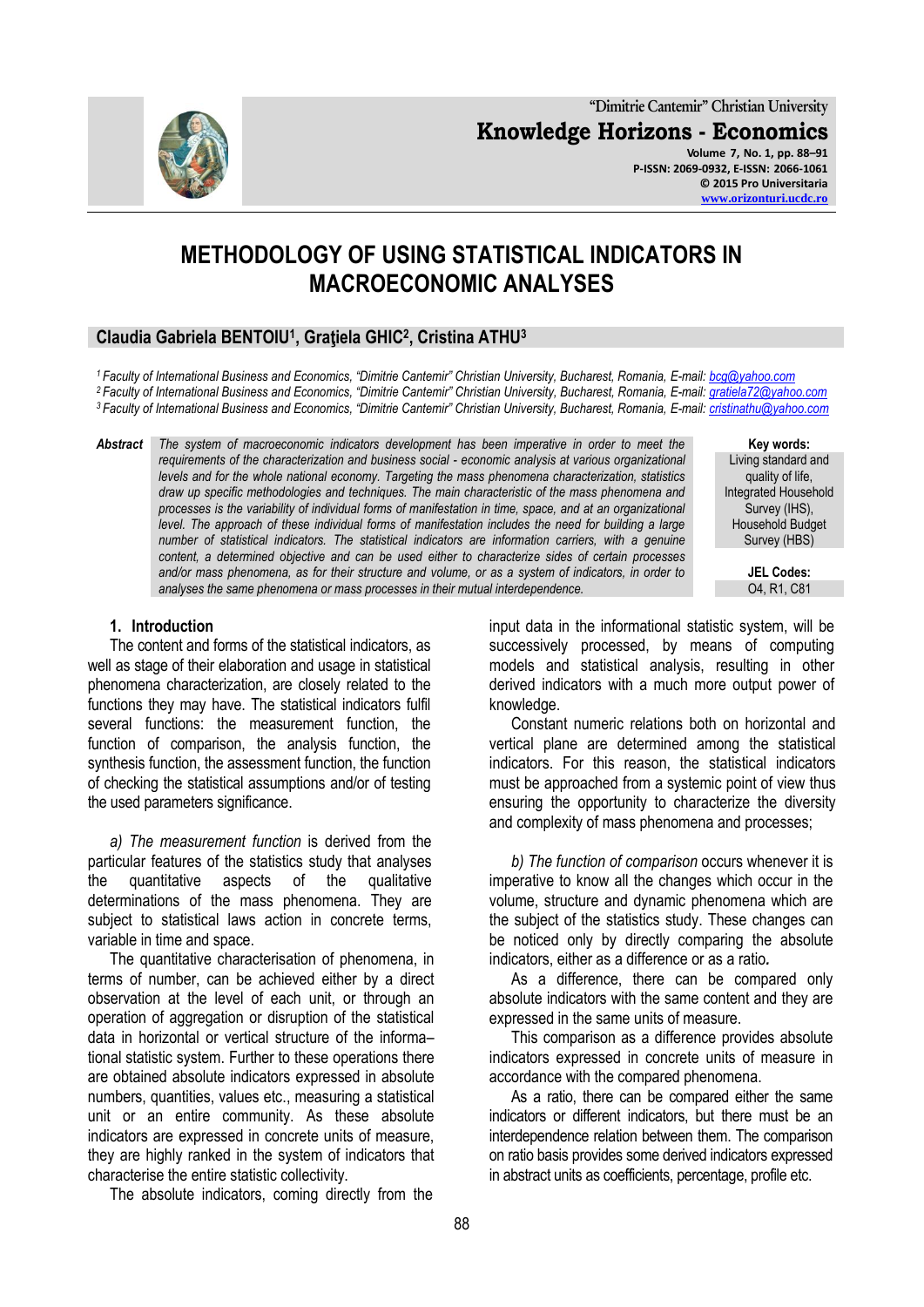89

*c) The analysis function* is closely connected with the characteristic of the complex variables which can be broken up, by means of a multiplicative relation, into a product of several factors, a product of several components, or in an amount of several factors or the sum of several components.

By the means of statistical indicators analysis, there can be examined the relations between part and whole or between each factor and the result.

The analysis function is also encountered in statistics when the different individual values are present and provide real content to the calculated synthetic indicators. It is about totalizing absolute indicators or average indicators formed on the basis of individual units recorded with different values.

By the means of analytical function there are found and eliminated those cases which significantly deviate from the specific rule regarding the studied phenomena variation. These are the so-called "absurd cases";

*d) The synthesis function* is closely connected with the imperative to summarize the individual values in a single numeric expression, which thus becomes what is essential and typical for the entire mass of phenomena of the same kind. Using the synthesis function, the statistical collectivities may be studied as a whole, with the aid of indicators expressing tendency, the lawful expressing ways of all the individual units. As a general rule, these indicators shall be calculated in the form of average values, with direction of trend only if the data are homogeneous.

Nevertheless, the synthetic indicators do not refer only to the average values, but also to the macroeco– nomic aggregates. Most macroeconomic aggregates: gross domestic product, gross national product, national income etc., are synthesis indicators, the outcome of a vertical and horizontal aggregation process of the national economy components.

*e) The assessment function* is specific to statistical indicators. Statistical assessments are valid both for statistical characteristics taken independently and for statistical characteristics which will be carried out according to the prevailing factors. In this situation, the indicators obtained will be expressed in the form of arithmetical mean, and will be regarded as an assessment equation.

The assessment function occurs in the statistical survey theory as well, when the appropriate indicators of the general collectivity are assessed, considering the indicators calculated in the representative sample.

*f) The function of checking the statistical assumptions and of testing the used parameters* *significance* is frequently used in statistical investigation, in particular when the data come from a statistical survey. As the mass phenomena are variable in time and space, it is necessary to separate influences of the systematic factors from the accidental ones and to place their action in a hierarchical system..

There has to be stressed that the application of the verification methods for the assumptions and testing the significance of indicators calculated in the sample relies on the probabilistic interpretation of the phenomena and its purpose will be to keep the most appropriate model, but it also relies on the representativeness of the calculated indicators.

### **2. Ways of comparing the statistical indicators**

The mass phenomena occur and evolve as phenomena with a high degree of complexity, with the result that they are backed by a system of partial and general indicators, factorial and resultative ones, with points of view combining several functions of knowledge with simple and multiple quantitative and qualitative relationships. At the same time, the statistical indicators functions are present in a permanent complementarity so that in the end, the analysis function occurs, as a rule, together with the synthesis function, or the assessment function is complementary with the function of checking the assumptions and testing the used parameters significance, and the results are to be found in the report of statistical conclusions.

For example, the international comparison of the development level reached by different countries and the level of their economic structures finds it necessary to use the statistical indicators in macroeconomic analyses. When the European states integration increased the concerns in the international comparisons area widened.

These comparisons were compulsory both in national statistical institutions and in the specialized international organizations. Such a field is and characterization of the standard of living and quality of life both in national and international statistics. Therefore, it is imperative to establish and develop concepts and methodologies to enable international comparisons.

The international comparison regarding the different countries degree of economic development can be carried out on the basis of comparable indicators in a physics expression by comparing the recorded production and consumption per capita concerning a range of basic products.

Thus, two lists will be made: one with the countries going to be compared and the other one with the basic products. It is necessary that these products must be representative of all the countries covered by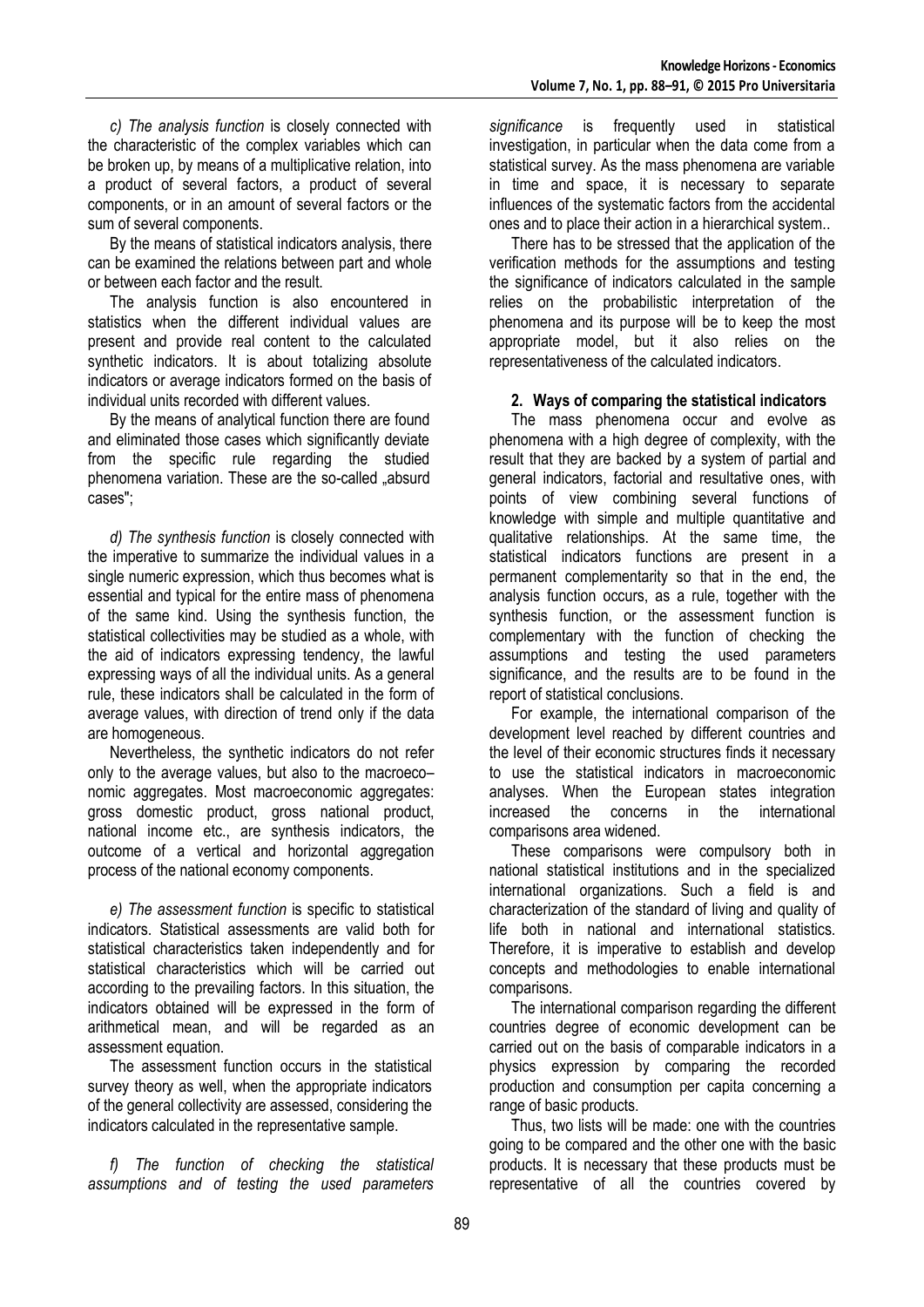comparison and as far as possible in terms of quality.

Thereafter, in order to draw conclusions on the level of development, on the living standard and the quality of life, after having checked the indicators comparability as a method for the data collection and processing , a country will be considered as a basis (with a high level of development), and levels achieved by other countries should be compared with the country taken as standard. For this purpose there will be used the coordination relative sizes (Y):

$$
Y_i = \frac{X_i}{X_E} \cdot 100\tag{1}
$$

Where:

 $X_i$  – *indicator level of the country ii; X<sup>E</sup> – indicator level of the standard country.*

Such individual comparisons, although necessary, are less conclusive. A satisfactory comparison can be carried out using the full system of macroeconomic indicators calculated in the S.C. N. , a system used by most of the worldwide countries.

The international comparison of the level, structure and development rate on the basis of macro-economic indicators requires solutions for two essential problems, namely:

 $\psi$  ensuring the indicators comparability from the point of view of the content and the calculation methodology and their scope of coverage;

 $\%$  ensuring comparability of indicators from the point of view of unit values (monetary) in which is expressed, in the case of parametric values indicators.

Currently, since most of the countries and international organizations are using S.C.N. for macroeconomic calculations, the first problem is solved. The countries applying S.C.N. determine macroeconomic indicators, also for the living standard and quality of life, taking into account a uniform conception and methodology. Some non-essential differences arising as a result of special features of the system of national accounts are relatively easy to erase.

In the case of parametric values indicators the essential and very difficult issue is the expression of indicators in a single currency. The evaluation of these indicators in a single currency can be carried out on two ways:

*1. Considering the rate of exchange*, a practical method, but which may affect actual values, as the exchange rates do not reflect - as a rule - the purchasing power of the currency. This can be explained by the fact that - on the one hand - the operative event for the exchange rate is influenced only by a small number of goods, which are covered by commercial relations between the respective countries, and - on the other hand - the exchange rate is strongly influenced by the various "gambles" on the stock exchange. That is why the indicators assessment in a single currency on the basis of the exchange rates is not a recommended method for performing accurate international comparisons concerning the levels, structures and development rates of various countries.

*2. Assessing the purchasing power parity of the currency in the compared countries.* This method of assessing the macroeconomic indicators in a single currency is more indicated to use, as compared to the method of the exchange rates. It consists of the use of price indices calculated on the basis of the prices of goods and services in the country and calculations of comparison price of same material goods and services in the country whose currency was decided to be used for expressing macroeconomic indicators (as a general rule, US dollar)*.*

For the calculation of the price indices of the products of the country compared to the prices of those products of another country is the same as in the situations when they compare the prices of two different periods. The difference consists only in the fact that the products prices of the two countries will be weighted either to the quantities of the country (for example, the country (A), or to the quantities other countries (for example, country B). The calculation relations will be:

$$
IP_{P}^{A/B} = \frac{\sum p_{A}q_{A}}{\sum p_{B}q_{A}}
$$
 (2)  

$$
IP_{L}^{B/A} = \frac{\sum p_{A}q_{B}}{\sum p_{B}q_{B}}
$$
 (3)

Between the results obtained by the use of the two price indices there are no differences in the value system due to the application of the weights. In order to eliminate these influences there will be calculated a price index of type Fisher, as an average of the indices of geometric Paasche and Laspeyres-type.

$$
IP_F = \sqrt{IP_pIP_L} = \sqrt{\frac{\sum p_Aq_A}{\sum p_Bq_A} \cdot \frac{\sum p_Aq_B}{\sum p_Bq_B}}
$$
 (4)

Regardless of the type of the used indices (Paasche and Laspeyres or Irving Fisher), their calculation is very difficult, and can only be performed by national and international statistics organizations. In any case it is necessary to establish the classification of products and services, the volume of consumption and the variation in their prices, so that the methodology for the acquisition of such an index contains a series of transactions which, in short, can be previously planned